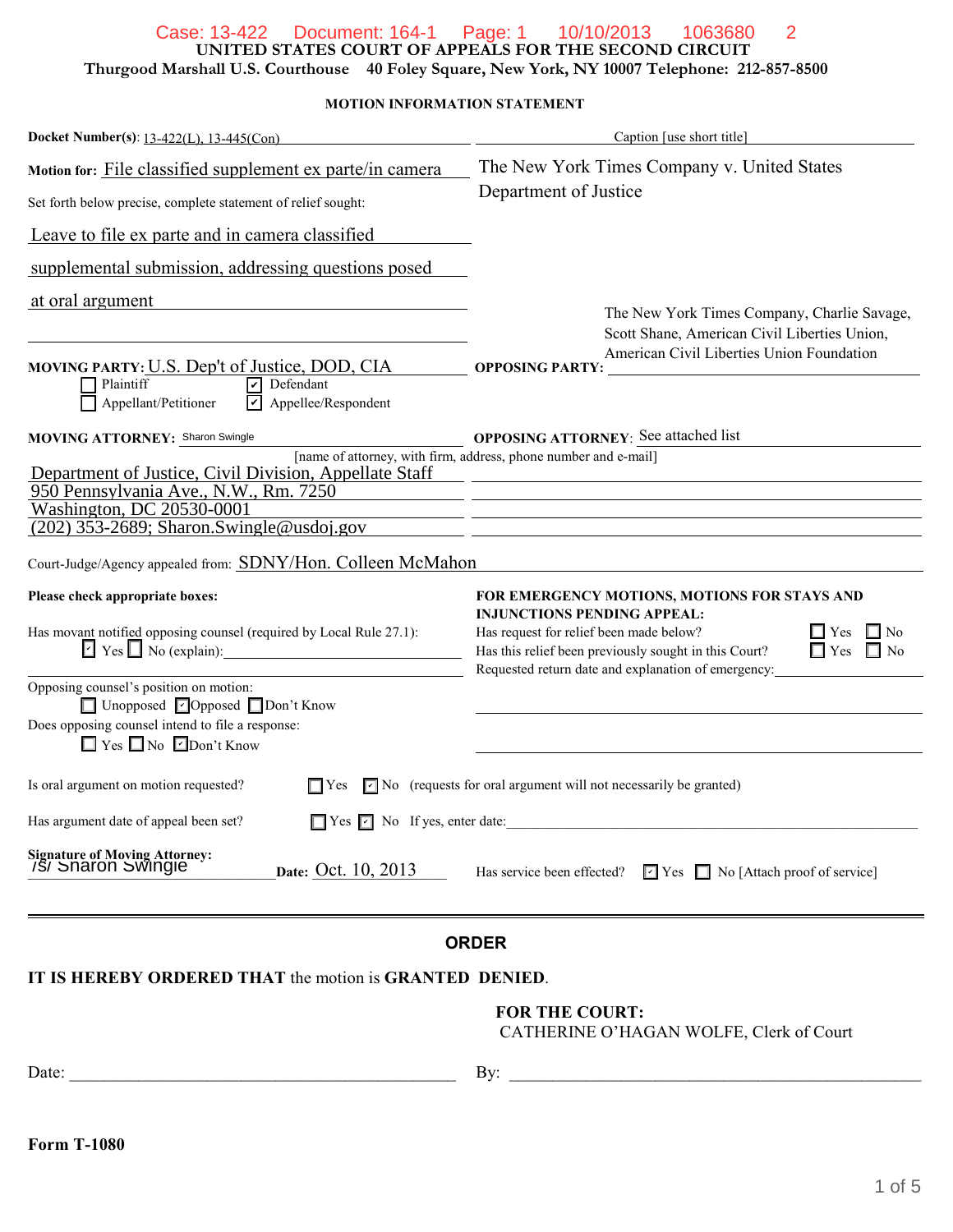*Counsel for Plaintiffs-Appellants*

Eric Ruzicka, Esq. Dorsey & Whitney LLP Suite 1500 50 South Sixth Street Minneapolis, MN 55402-1498 612-340-2959 ruzicka.eric@dorsey.com *Counsel for ACLU Plaintiffs*

David E. McCraw, Esq. The New York Times Company 620 Eighth Ave. New York, NY 10018 212-556-4031 mccraw@nytimes.com *Counsel for NY Times Plaintiffs*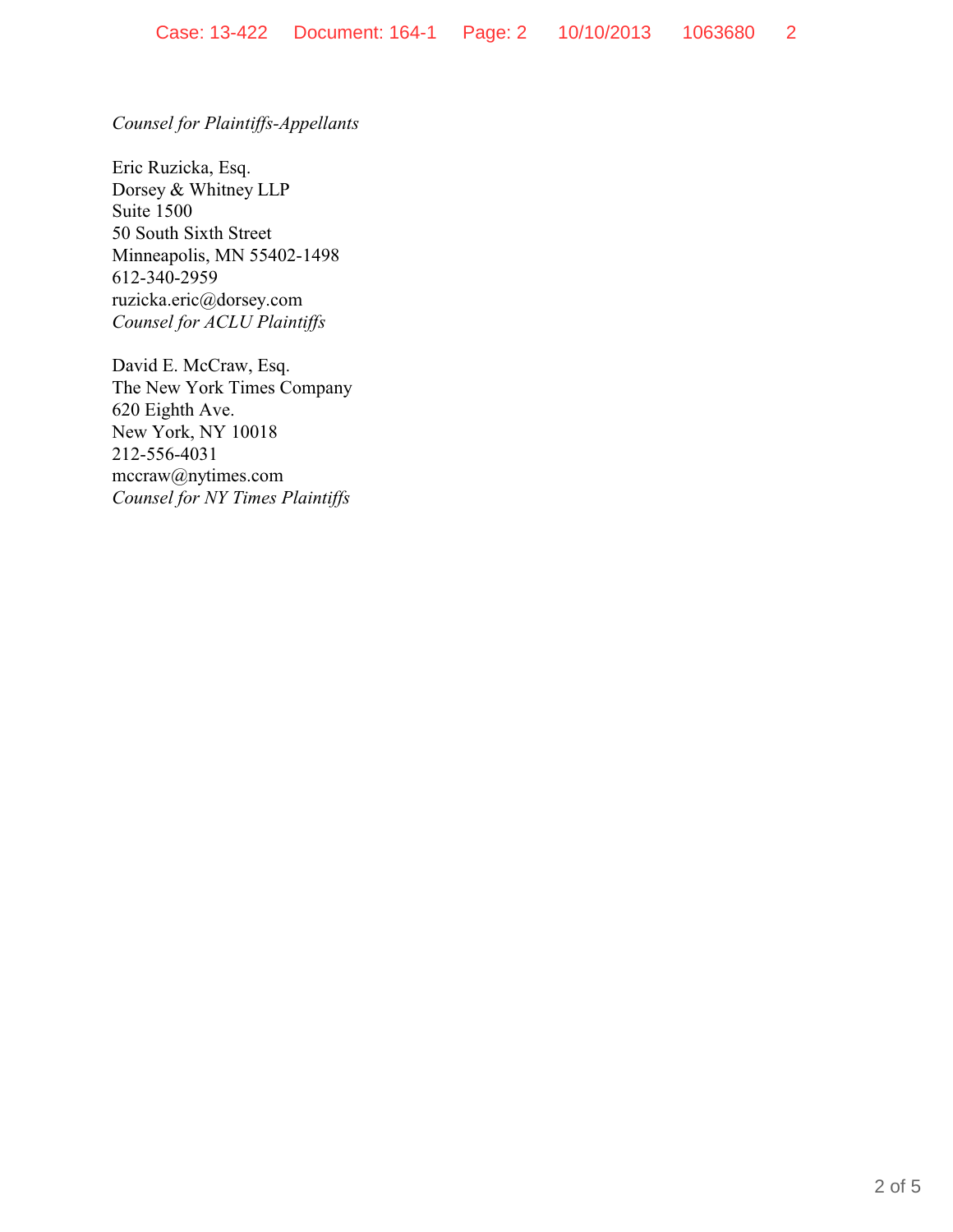UNITED STATES COURT OF APPEALS FOR THE SECOND CIRCUIT

 .................................................................... x THE NEW YORK TIMES COMPANY, CHARLIE SAVAGE, SCOTT SHANE, AMERICAN CIVIL LIBERTIES UNION, AMERICAN CIVIL LIBERTIES UNION FOUNDATION,

Plaintiffs-Appellants,

v.

Docket Nos. 13-422(L), 445(Con)

UNITED STATES DEPARTMENT OF JUSTICE, UNITED STATES DEPARTMENT OF DEFENSE, CENTRAL INTELLIGENCE AGENCY,

Defendants-Appellees. ........................................................................ x

## **DECLARATION OF SHARON SWINGLE**

SHARON SWINGLE, pursuant to 28 U.S.C. § 1746, declares as

follows:

1. I am an attorney with the Department of Justice, Civil Division,

Appellate Staff, and I represent defendants-appellees the Department of Justice, the

Department of Defense, and the Central Intelligence Agency (collectively, the

"government") in the above-named consolidated appeals. Together with Sarah

Normand at the U.S. Attorney's Office for the Southern District of New York, I have

been assigned to defend this matter, and I am fully familiar with the facts pertaining

to it.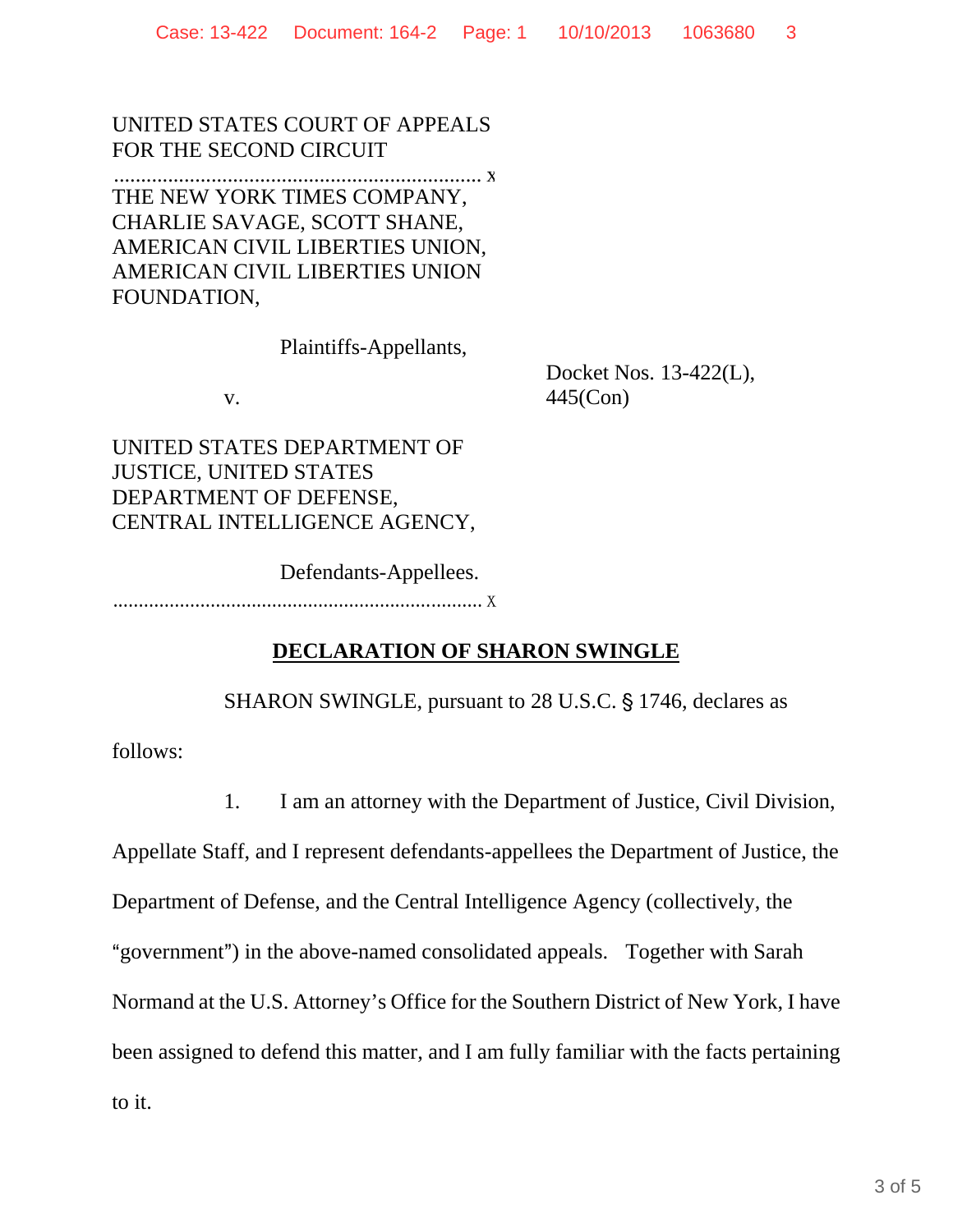2. I submit this declaration in support of the government's motion for leave to fil, *ex parte* and *in camera* a classified supplemental submission that addresses questions posed by the panel during the oral argument held in this matter on October 1, 2013. The proposed supplemental classified submission is being lodged on this date with security specialists with the Litigation Security Group at the Department of Justice.

3. These appeals concern requests by plaintiffs-appellants under the Freedom of Information Act ("FOIA") seeking disclosure of information concerning targeted lethal operations against suspected terrorists, including U.S. citizens. In response to plaintiffs' FOIA requests, the defendant agencies withheld documents and information pursuant to, *inter alia*, FOIA exemption 1, which exempts from public disclosure information that is currently and properly classified. *See* 5 U.S.C. § 552(b)(1).

4. The record in this case contains classified materials. The government submitted classified materials to the district court, *ex parte* and *in camera*, in support of the government's motion for summary judgment. In addition, the district court issued a classified "appendix" to its opinion granting the government's motion for summary judgment, in which the district court addressed certain issues relating to the classified materials that had been submitted by the

2